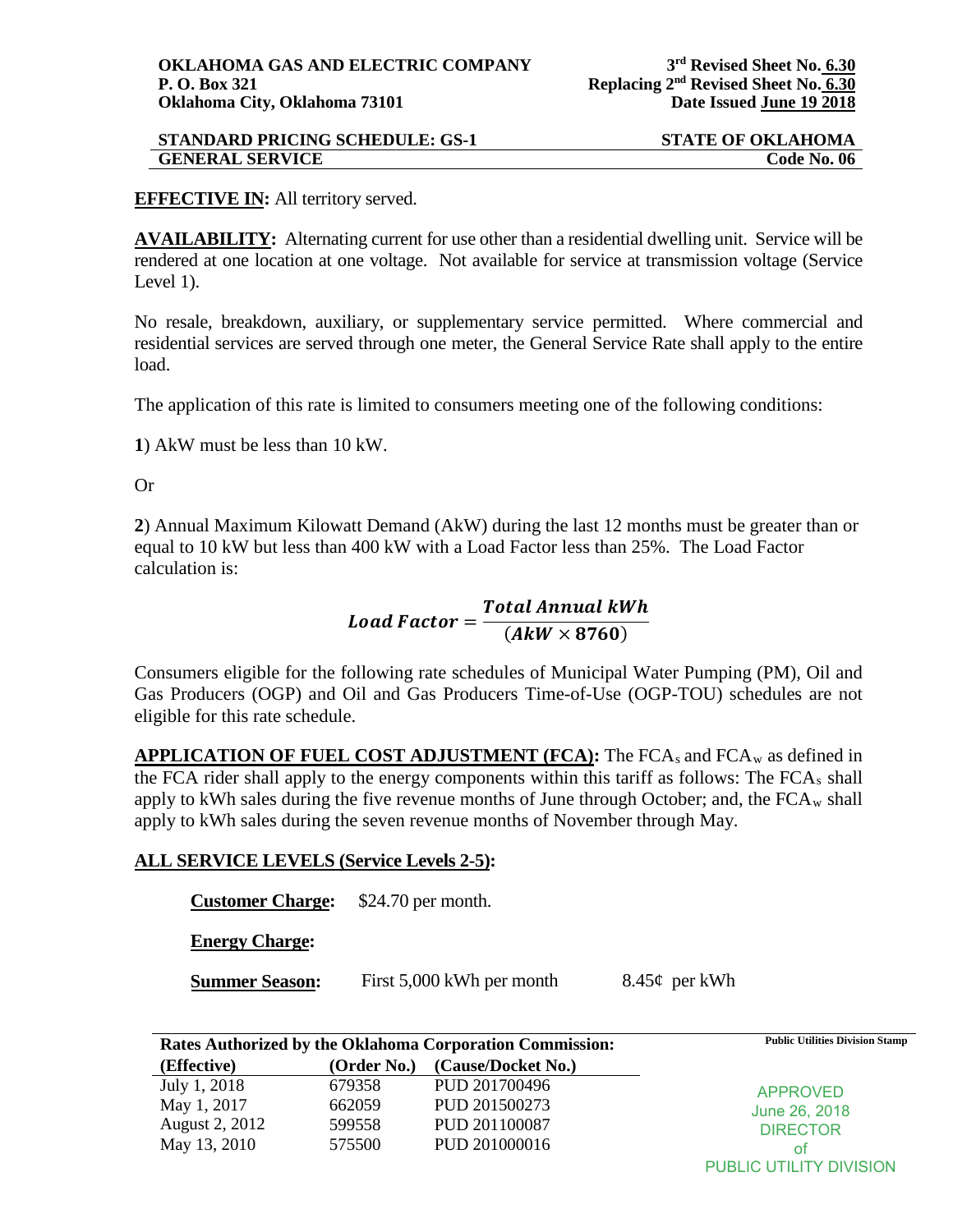| <b>STANDARD PRICING SCHEDULE: GS-1</b> |                                                       | <b>STATE OF OKLAHOMA</b> |  |
|----------------------------------------|-------------------------------------------------------|--------------------------|--|
| <b>GENERAL SERVICE</b>                 |                                                       | Code No. 06              |  |
|                                        | All additional kWh per month:                         | 8.97¢ per kWh            |  |
| <b>Winter Season:</b>                  | First 1,000 kWh per month:                            | $6.80\phi$ per kWh       |  |
|                                        | All additional kWh per month:                         | $3.21\phi$ per kWh       |  |
| <b>DEFINITION OF SEASONS:</b>          |                                                       |                          |  |
| <b>Summer Season:</b>                  | The five OG&E Revenue Months of June through October. |                          |  |

**Winter Season:** The seven OG&E Revenue Months of November through May.

**SERVICE LEVELS:** For purposes of this rate, the following shall apply:

**Service Level 2:** Shall mean service at any nominal standard voltage of the Company between 2 kV and 50 kV, both inclusive, where service is rendered through a Company Substation, which has a transmission voltage source, and the point of delivery is at the load side of the substation or from a circuit dedicated to the customer.

**Service Level 3:** Shall mean service at any nominal standard voltage of the Company between 2 kV and 50 kV, both inclusive, by a direct tap to the Company's prevailing distribution source from a circuit not dedicated to the customer.

**Service Level 4:** Shall mean service at any nominal standard voltage of the Company between 2 kV and 50 kV, both inclusive, where service is rendered through transformation from a Company prevailing distribution voltage source (2 kV to 50 kV) to a lower distribution voltage with metering at distribution voltage.

**Service Level 5:** Shall mean service at any nominal standard voltage of the Company less than 2,000 volts with metering at less than 2,000 volts.

## **Metering Adjustment:**

If the Company chooses to install its metering equipment on the load side of the customer's transformers, the kWh billed shall be increased by the amount of the transformer losses calculated as follows:

**Service Level 3:** 0.60 percent of the total kVA rating of the customer's transformers times 730 hours.

| Rates Authorized by the Oklahoma Corporation Commission: |             |                    | <b>Public Utilities Division Stamp</b> |
|----------------------------------------------------------|-------------|--------------------|----------------------------------------|
| (Effective)                                              | (Order No.) | (Cause/Docket No.) |                                        |
| July 1, 2018                                             | 679358      | PUD 201700496      | <b>APPROVED</b>                        |
| May 1, 2017                                              | 662059      | PUD 201500273      | June 26, 2018                          |
| <b>August 2, 2012</b>                                    | 599558      | PUD 201100087      | <b>DIRECTOR</b>                        |
| May 13, 2010                                             | 575500      | PUD 201000016      | οt                                     |
|                                                          |             |                    | PUBLIC UTILITY DIVISION                |